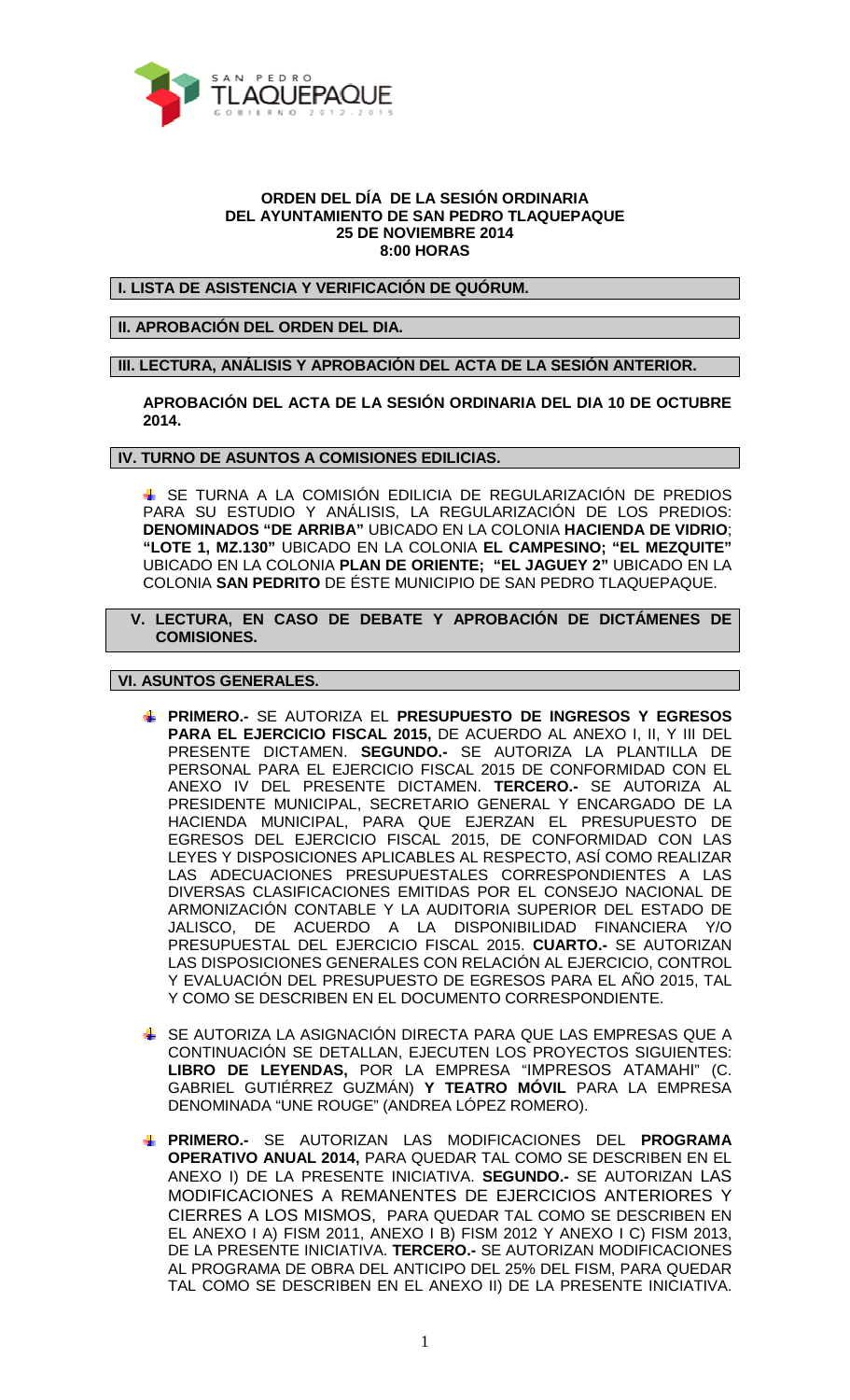

**CUARTO.-** SE AUTORIZA AL PRESIDENTE MUNICIPAL, SECRETARIO DEL AYUNTAMIENTO, SÍNDICO MUNICIPAL Y ENCARGADO DE LA HACIENDA MUNICIPAL, PARA CELEBRAR LOS INSTRUMENTOS LEGALES QUE SE REQUIERAN, A FIN DE CUMPLIR CON LA OPERATIVIDAD EN TIEMPO Y FORMA DE DEL PROGRAMA OPERATIVO ANUAL 2014 MODIFICADO, ACORDE A LOS TECHOS FINANCIEROS Y PARTIDAS PRESUPUESTALES ASIGNADOS DENTRO DEL ANEXO I), ASÍ COMO DE LAS MODIFICACIONES A REMANENTES DE EJERCICIOS ANTERIORES Y CIERRES A LOS MISMOS, EN EL ANEXO I A) FISM 2011, ANEXO I B) FISM 2012 Y ANEXO I C) FISM 2013, Y DE LAS MODIFICACIONES AL PROGRAMA DE OBRA DEL ANTICIPO DEL 25% DEL FISM ANEXO II), DE LA PRESENTE INICIATIVA. **QUINTO.-** SE AUTORIZA AL SECRETARIO DEL AYUNTAMIENTO PARA QUE CONFORME A LO ESTIPULADO EN LA LEY DE HACIENDA MUNICIPAL, COMUNIQUE AL CONGRESO DEL ESTADO DE JALISCO, LAS MODIFICACIONES TAL COMO SE DESCRIBEN EN TODOS LOS RESPECTIVOS ANEXOS DE LA PRESENTE INICIATIVA.

- ↓ SE AUTORIZA LA INICIATIVA DE DECRETO QUE TIENE POR OBJETO ENVIAR AL CONGRESO DEL ESTADO DE JALISCO, ATENTA SOLICITUD PARA QUE EMITA DISPOSICIÓN QUE CONDONE LOS CRÉDITOS FISCALES CORRESPONDIENTES AL IMPUESTO PREDIAL, ASÍ COMO LA MULTAS, GASTOS Y RECARGOS GENERADOS POR EL NO PAGO DE DICHO IMPUESTO A LOS SEÑORES RAFAEL GARCÍA RODRÍGUEZ Y/O ANA MARÍA MURGUÍA PLASCENCIA; A LA SEÑORA MARÍA ELENA GUEVARA FLORES; A LOS SEÑORES JOSÉ TRINIDAD CERRILLO RENTERIA Y/O MARTHA GUTIÉRREZ DEL CERRILLO, TODOS INTEGRANTES DE LA **ASOCIACIÓN CIVIL 22 DE ABRIL, APOYO EN DESASTRES.**
- **PRIMERO.-** SE AUTORIZA AL SINDICO MUNICIPAL Y SECRETARIO DEL AYUNTAMIENTO PARA LA FIRMA **DE CONVENIOS DE COLABORACIÓN CON DIVERSAS UNIVERSIDADES E INSTITUCIONES EDUCATIVAS** PARA DETERMINAR LAS CONDICIONES DE LA COLABORACIÓN CON ESTE AYUNTAMIENTO RESPECTO DE LAS PRACTICAS PROFESIONALES Y DE SERVICIO SOCIAL. **SEGUNDO.-** SE AUTORIZA QUE DICHOS CONVENIOS SE FIRMEN CON UNA VIGENCIA RETROACTIVA AL INICIO DE ESTA ADMINISTRACIÓN Y CON FECHA DE TERMINACIÓN INDEFINIDA.
- SE APRUEBA ACEPTAR EN DONACIÓN POR PARTE DEL COMITÉ DE DONACIONES DEL SERVICIO DE ADMINISTRACIÓN Y ENAJENACIÓN DE BIENES, LO SIGUIENTE:

| <b>TIPO DE BIENES</b> | <b>CANTIDAD</b> | <b>UNIDAD</b>     |
|-----------------------|-----------------|-------------------|
| ropa                  | 7,621.00        | kilogramos        |
| zapatos               | 3212.00         | kilogramos        |
| blancos               | 704.00          | kilogramos        |
| TOTAL                 | 11,537.00       | <b>KILOGRAMOS</b> |

EN RAZÓN DE LA DECLARATORIA DE DESASTRE NATURAL, POR LA PRESENCIA DE LLUVIA SEVERA OCURRIDA EN LOS MESES DE SEPTIEMBRE Y OCTUBRE EN DIVERSOS MUNICIPIOS INCLUYENDO EL MUNICIPIO DE SAN PEDRO TLAQUEPAQUE.

**PRIMERO.-** SE AUTORIZA EL **PAGO DE LOS JUICIOS LABORALES** QUE SE VENTILARON EN LOS LAUDOS LABORALES 1595/10-C2 Y 2396/12-F1 DEL TRIBUNAL DE ARBITRAJE Y ESCALAFÓN, PAGO QUE SE EFECTUARA MEDIANTE LA ENTREGA DE INMUEBLES DE ESTE MUNICIPIO. **SEGUNDO.-** ADEMÁS SE ORDENA A LA DIRECCIÓN DE OBRAS PUBLICAS REALIZAR LOS TRAMITES CORRESPONDIENTES PARA LA ENTREGA DE LOS INMUEBLES DE SER NECESARIO, ASÍ COMO EL CAMBIO DE USO DE SUELO AL QUE SE MANEJA EN ESA ZONA. **TERCERO.-** PARA EL CASO DE SER NECESARIO SE AUTORIZA AL PRESIDENTE, SINDICO, SECRETARIO Y ENCARGADO DE LA HACIENDA MUNICIPAL, PARA LA FIRMA DE LA ESCRITURA A FAVOR DE LOS BENEFICIARIOS DE LOS JUICIOS 1595/10-C2 Y 2396/12-F1, ESCRITURA PUBLICA POR LO QUE LOS BENEFICIARIOS DE DICHOS JUICIOS CORRERÁN CON LOS GASTOS QUE DE ESTA MISMA SE GENEREN.